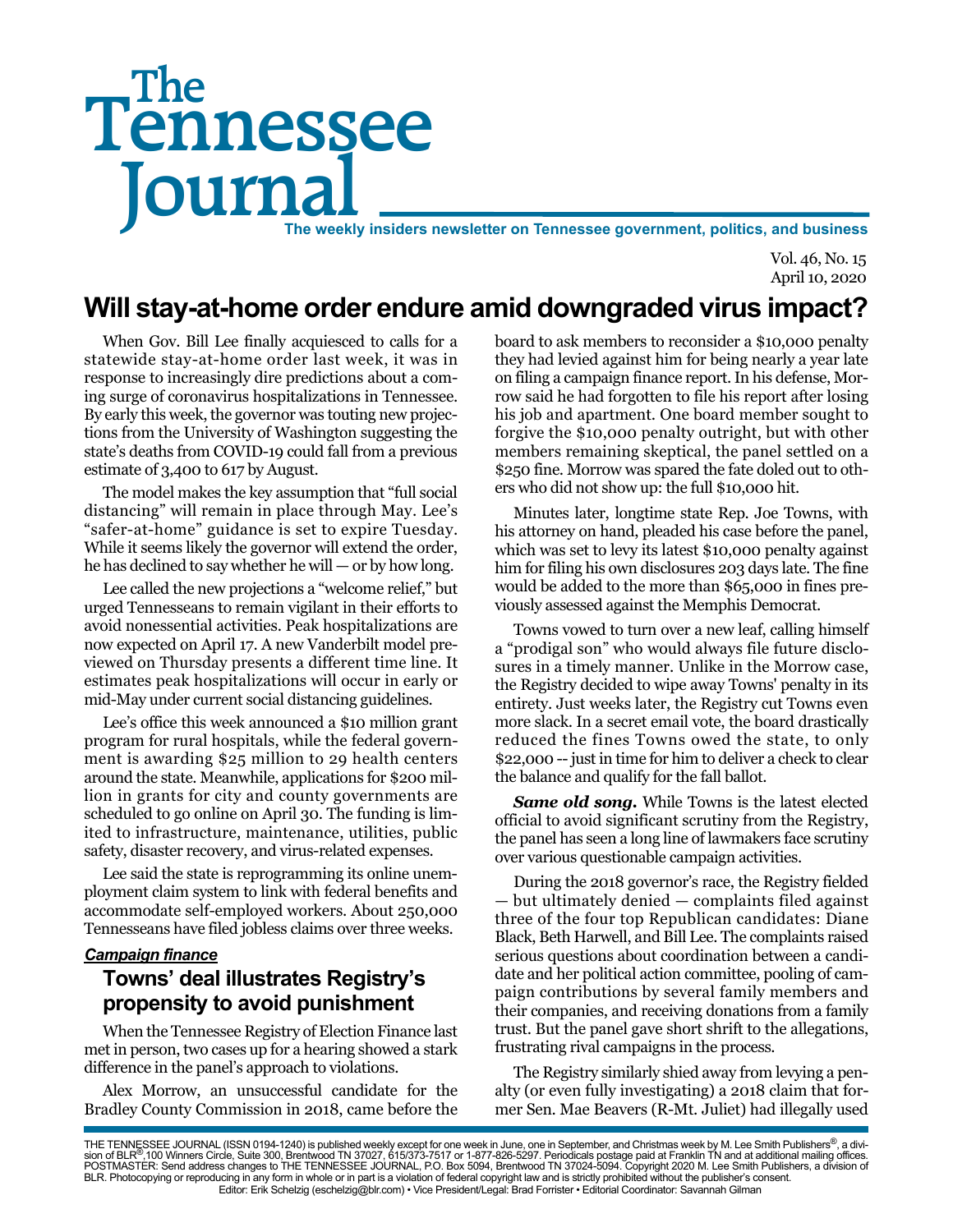\$122,000 from her gubernatorial campaign committee. And last year, the Registry considered an audit of Rep. Harold Love (D-Nashville), which found he had used campaign money to pay for dry cleaning, jewelry, and thousands of dollars on food and drinks. The Love audit hearkened back to the Registry's probe of ex-Rep. Jeremy Durham (R-Franklin), who spent thousands in campaign funds on everything from sunglasses to suits.

When the panel moved toward fining Love, member Tom Lawless said the action was justified because "it's basically what we did with Jeremy." But when Love appeared before the Registry later, he explained many of the flagged purchases were to help his constituents, with no ill intent behind them. Love, who vowed to be more vigilant about his record-keeping, was forgiven.

Most recently, when reports of the latest campaign spending by Rep. Rick Staples (D-Knoxville) began surfacing, he quickly worked with state officials to answer questions about his use of donors' money at hotel rooms in Florida and a \$1,200 charge days before his wedding. Staples got a new treasurer while chalking up some of the issues to clerical errors.

*Follow the formula.* Over the years, there's been a sort of formula to many of the high-profile cases handled by the Registry: bluster and bravado, followed by fecklessness and forgiveness. When the Registry initiated its audit of state Rep. Glen Casada (R-Franklin) last August, board member Hank Fincher cited the former House speaker's use of the state plane as an "unmitigated abuse of power." Lawless said the audit was necessary in order to have "transparency and integrity."

But the release of Casada's audit has been frequently delayed (including, most recently, to beyond last week's candidate filing deadline), leading to suspicions the Registry will once again go easy.

Durham, who is still appealing his record \$465,000 fine, and Rutherford County Mayor Bill Ketron (a former state senator) are rare exceptions to the Registry's lax response to elected officials. Durham remains obstinate, while Ketron through his attorney recently asked the board's forgiveness.

At least as of last month's meeting, the Registry seemed to want to hold Ketron to account. Among the Registry's frustrations was that Ketron's daughter, Kelsey, continued in her role as the treasurer of the former lawmaker's campaign committee even as violations mounted. Lawless said Ketron's continued support of his daughter had "damaged his legacy."

When Durham and his legal team are able to reappear in front of the Registry (or later in the courts) to appeal his fine once the coronavirus pandemic ends, they will more than likely cite the reversals in cases like those of Love and Towns as reasons to grant leniency.

*Transparency issues.* Beyond the often toothless approach toward campaign finance violators, the Registry has at times skirted transparency — never more so than last week, when executive director Bill Young called panel members individually to ask them to vote on the Towns settlement (including Fincher, who has

been waiting out the coronavirus lockdown in France). Young said he was assured by the attorney general's office he was not violating the state's open meetings law. He told the *Daily Memphian* the emergency action was necessary because he "did not have time to set up a public meeting" so close to the candidate filing deadline.

It's unclear how that vote via email meets guidelines of the Open Meetings Act or the exceptions outlined in Lee's recent executive order allowing governing bodies to meet electronically during the pandemic.

*Destined to fail?* Lawmakers have never much liked the idea of outside groups looking over their shoulders on campaign finance or ethics issues. The Registry was established in 1990 and almost immediately started making enemies of the subjects of its probes.

The late Sen. Jerry Cooper felt he was unfairly singled out in 1993 for improperly reporting more than \$17,000 in contributions. The Morrison Democrat blamed it on a record-keeping problem due to changing treasurers during his campaign. He then moved to gut the Registry by introducing legislation known as the "Oops Bill" to allow candidates to escape punishment for mistakes that weren't willful or fraudulent.

When the state's first standalone Ethics Commission was founded in the aftermath of the Tennessee Waltz sting in 2006, its first executive director, Bruce Androphy, told reporters he was looking forward to meeting what he saw as the legislature's desire for the panel to be independent and assertive. It turned out lawmakers didn't really want those things, Androphy was fired after a rocky 2½ years as director, and Ketron led the charge to merge the Ethics Commission into the Registry.

*Keeping the faith.* When Young interviewed for the post of executive director of the Bureau of Ethics and Campaign Finance in August, he said it was "important for the public to have confidence" in elected officials. He told members of the Ethics Commission and the Registry they had to "take action if there's willful noncompliance" in order to ensure the "public has the confidence that the system works." So far, there has been little evidence such a sea change might be on the horizon.

#### *From the campaign trail* **Mannis survives challenge to GOP bona fides over Dem primary vote**

When Republican businessman Eddie Mannis was a front-runner for Knoxville mayor last year, the GOP endorsements came flowing in. They ranged from former Gov. Bill Haslam (the last Republican to hold the office of Knoxville mayor) to U.S. Rep. Tim Burchett.

Mannis fell short in the runoff against Democrat Indya Kincannon, but many Republicans took heart in his decision to run for the state House seat being vacated by Rep. Martin Daniel. While House District 18 has long been a solidly Republican district, a Democratic challenger came within 3 percentage points of ousting Daniel in 2018. With Donald Trump on the ballot, the reasoning goes, a more moderate candidate like Mannis might be less likely to become collateral damage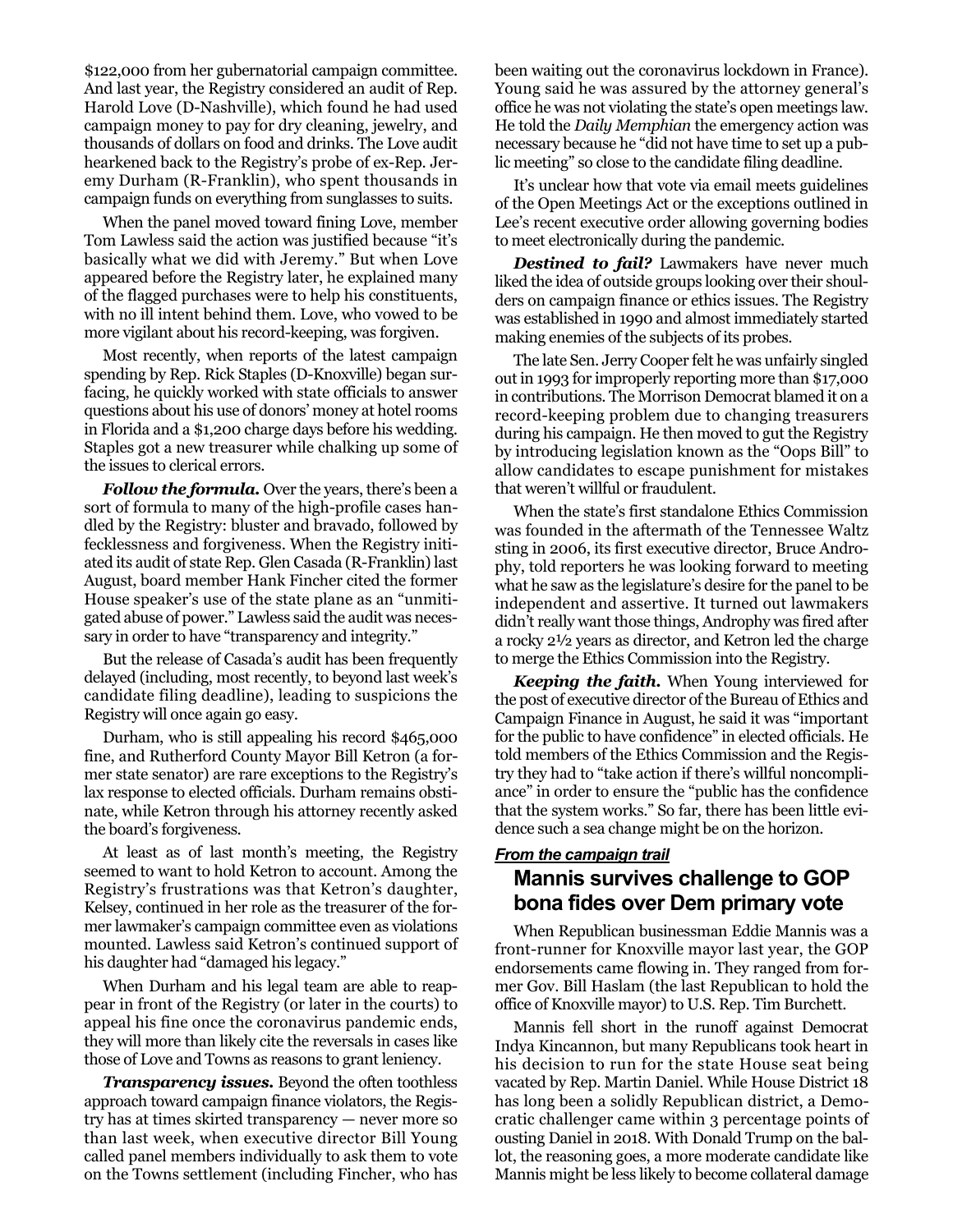### Tennessee News Digest

● Amazon is suspending a delivery service for outside companies that competes with FedEx and UPS, *The Wall Street Journal* reports. Amazon told customers it needs to focus on a surge in demand for products shipped from its warehouses amid the pandemic. The online retailer has dozens of aircraft and more than 50,000 vehicles and trailers. It is building an operations and logistics hub with 5,000 employees in Nashville.

● Nissan plans to lay off 10,000 workers at its U.S. plants in Tennessee and Mississippi, *Nikkei* reports. The Japanese automaker had planned to idle its plants until this week, but has extended the shutdown until the end of the month.

● Nashville International Airport has closed one of its four runways for a \$51 million reconstruction project.

● Three employees at a Pilot truck stop in Strawberry Plains were killed and a

customer was wounded in a knife attack on Tuesday morning. The suspect was fatally shot by responding deputies when he refused to drop the weapon. Pilot is run by Jimmy Haslam, the brother of former Gov. Bill Haslam.

● Nashville-based CraftWorks Holdings, the parent of the Logan's Roadhouse chain, has shut down its 261 restaurants after a lender withdrew financing following a Chapter 11 filing.

if there's a wellspring of opposition to the president among Knox County voters in November.

Mannis' decision to vote in last month's Democratic presidential primary could have been his undoing. Not only did it deny him a chance to meet the state Republican Party requirements to vote in three of the past four primaries, but it also gave ammunition to his opponents who argued he's not sufficiently dedicated to the party cause to be a GOP standard-bearer.

After receiving letters from Burchett, Knox County Mayor Glenn Jacobs, and state Sen. Richard Briggs of Knoxville to vouch for Mannis, state GOP Chairman Scott Golden decided against denying him a spot on the primary ballot. That decision appeared at odds with an informal poll of the party's executive committee, some of whom are now calling for the removal of the chairman's authority to decide over candidates' bona fides.

Golden was being consistent in his approach: After U.S. Rep. Mark Green (R-Ashland City) vouched for state Senate candidate Doug Englen, he was approved for the ballot despite voting in only one of the last four GOP primaries while pursuing an Army career.

You ain't bona *fide*. Not everyone was so lucky when it came to surviving GOP challenges. Five of 17 candidates who filed to run for the Republican nomination to succeed U.S. Sen. Lamar Alexander (R-Maryville) were deemed to have failed to meet the party's standards. They include Byron Bush, Roy Dale Cope, Terry Dycus, Jim Elkins, and Johnny Presley.

Bush, who was also a GOP candidate for the Senate in 1994, had used his current campaign as a platform for railing against state judges following his losing legal battle to prevent a property foreclosure in 2012. Bush, a Nashville dentist, ran local ads during the Super Bowl.

Others facing exclusion from the ballot include Nichole Williams, one of 16 candidates to succeed retiring U.S. Rep. Phil Roe (R-Johnson City). Williams is a former intern for the 1st District congressman. In the 3rd District, all three GOP challengers of Rep. Chuck Fleischmann (R-Chattanooga) failed to pass muster: Sandy Casey, Elkins (who also filed to run for the Senate), and Basil Marceaux. Perennial candidate Marceaux had also filed to run against state Rep. Patsy Hazlewood of Signal Mountain, but didn't gather enough valid signatures.

In the 9th District, Charles Shappley failed to meet GOP thresholds, leaving Charlotte Bergmann to run for

the seat held by Rep. Steve Cohen (D-Memphis). Also falling short was Scott Throckmorton of Collierville, the lone GOP challenger to Sen. Paul Rose (R-Covington).

Under a state law passed last year, anyone denied a place on the primary ballot is given an opportunity to make a case for why they should be restored, so those rejections may not be final. Several other candidates likely would have failed to achieve the state Republican Party's standards, but it takes complaints from two bona fide members in for officials to launch a probe.

*DeBerry gets the boot.* The state Democratic Party's executive committee voted 41-18 to remove longtime state Rep. John DeBerry of Memphis from the primary ballot over his habit of siding with Republicans on matters ranging from opposing abortion rights to supporting school vouchers. The decision was met by a chorus of outrage from Republican lawmakers.

Sen. Raumesh Akbari and Rep. G.A. Hardaway, both of Memphis, urged fellow Democrats amid a three-hour hearing to instead let voters decide DeBerry's fate at the polls. But the panel disagreed. According to committee member Will Cheek: "We're a big tent, but we're not that big of a tent." The remaining Democrats who have qualified are Torrey Harris and Anya Parker.

The executive committee also removed Michael Minnis from the primary ballot in Hardaway's District 93. Rep. Joe Towns' challenger William Frazier was also found ineligible, leaving Dominique Primer as his only rival for the District 84 seat in Memphis. No Republicans are running in either race.

*Family business?* Elizabeth Rowland, the Democrat running to succeed retiring Rep. Bill Dunn (R-Knoxville), is seeking to become a second-generation lawmaker. Her late father, Mike Rowland, served one term in the state House from 1974 until 1976, when he gave up the seat to run for Congress against six-term incumbent John Duncan. Rowland, then 34, lost by 26 points and afterward decided to focus on his legal career. Elizabeth Rowland is the founder of the TN-China Network, an organization promoting trade.

Rowland isn't the only offspring of a former lawmaker running for the House. Johnson City developer Tim Hicks, who is challenging Rep. Micah Van Huss (R-Jonesborough) in the Republican primary in District 6, is the son of former Rep. Bobby Hicks, who served two terms in the House in the mid-1990s.